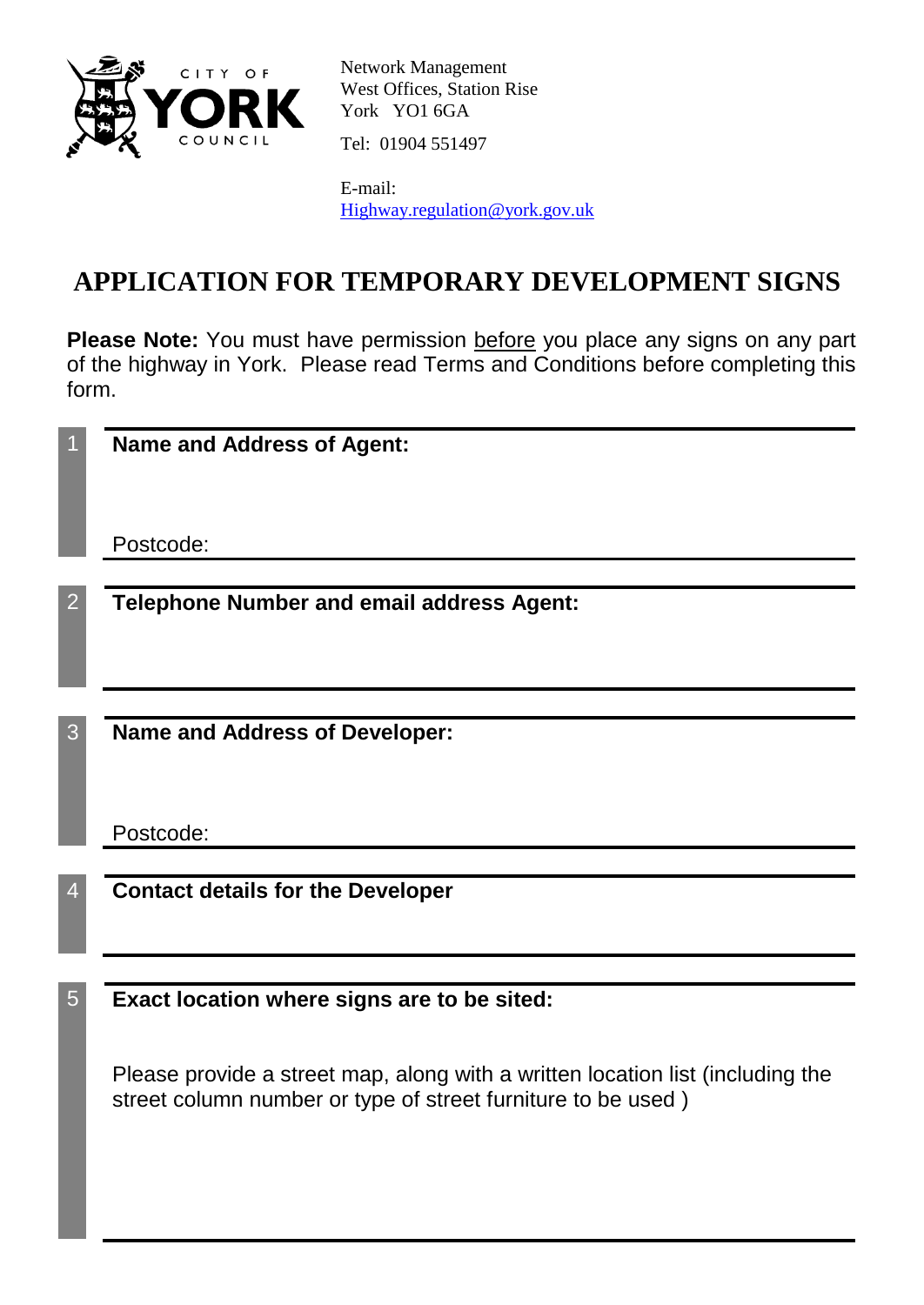| 6              | <b>State Exact Lettering of Signs:</b>                                                             |
|----------------|----------------------------------------------------------------------------------------------------|
|                |                                                                                                    |
| $\overline{7}$ | <b>Required Erection Date:</b>                                                                     |
| 8              | <b>Required Duration:</b>                                                                          |
|                |                                                                                                    |
| 9 <sup>°</sup> | <b>Estimated Development Completion Date:</b>                                                      |
|                |                                                                                                    |
|                |                                                                                                    |
| $\overline{0}$ | PROVIDE A COPY OF PUBLIC LIABILITY INSURANCE OF A MINIMUM<br>OF £5M TO COVER THE PERIOD OF LICENCE |